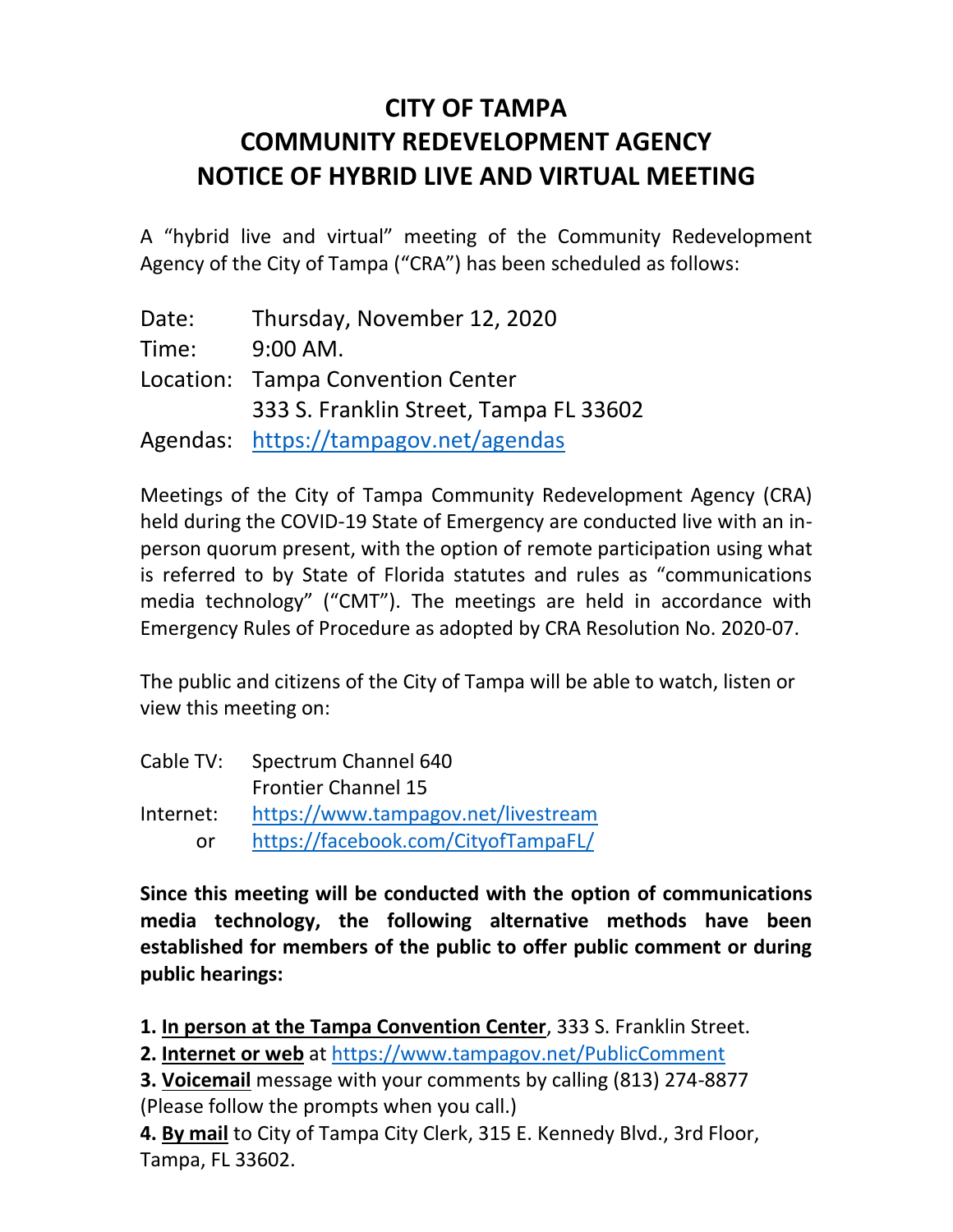## **5. Speak remotely during public comment or during a public hearing:**

Complete the form at <https://www.tampagov.net/PublicComment> **AND** stating on the form under Request Type that you wish to speak live during the public comment period. You will be contacted with additional instructions.

## **6. Participating using CMT at the Tampa Convention Center:**

Those individuals who do not have access to a communications media device or are otherwise unable to participate via communications media technology, or who do not wish to speak inside the meeting room due to public health concerns during the COVID-19 State of Emergency may utilize the communications media technology device that will be made available to the public by the City of Tampa, during the hybrid live/virtual meeting, at:

The Tampa Convention Center 333 S. Franklin Street, Tampa FL 33602, (Channel Entrance only).

*PLEASE NOTE: Use of masks and social distancing inside the building are required.*

All written or voicemail comments for legislative matters must be received no later than **24 hours prior to the meeting**, in order to be made part of the official record of the meeting. Registration for speaking **remotely** on all CRA matters should also be completed by **24 hours prior to the meeting.**

Public comments, prerecorded and live, will be heard at the start of the meeting at the direction of the CRA. If applicable, comments specific to a public hearing will be heard when it appears on the agenda.

Written comments may not exceed 400 words, and voicemail comments may not exceed 3 minutes in length. Recorded and live public comment will be heard at the start of the meeting. Voicemail comments will be played during the public comment section of the meeting and become part of the permanent record of the meeting. Written comments received by mail or email will be distributed to the CRA, and will also be included in the permanent record of the meeting. All public comments timely received by mail, email or voicemail will be afforded equal consideration as if the public comments were made in person. **Persons requiring help in accessing this means of public participation should call 813-274-8397 for assistance**.